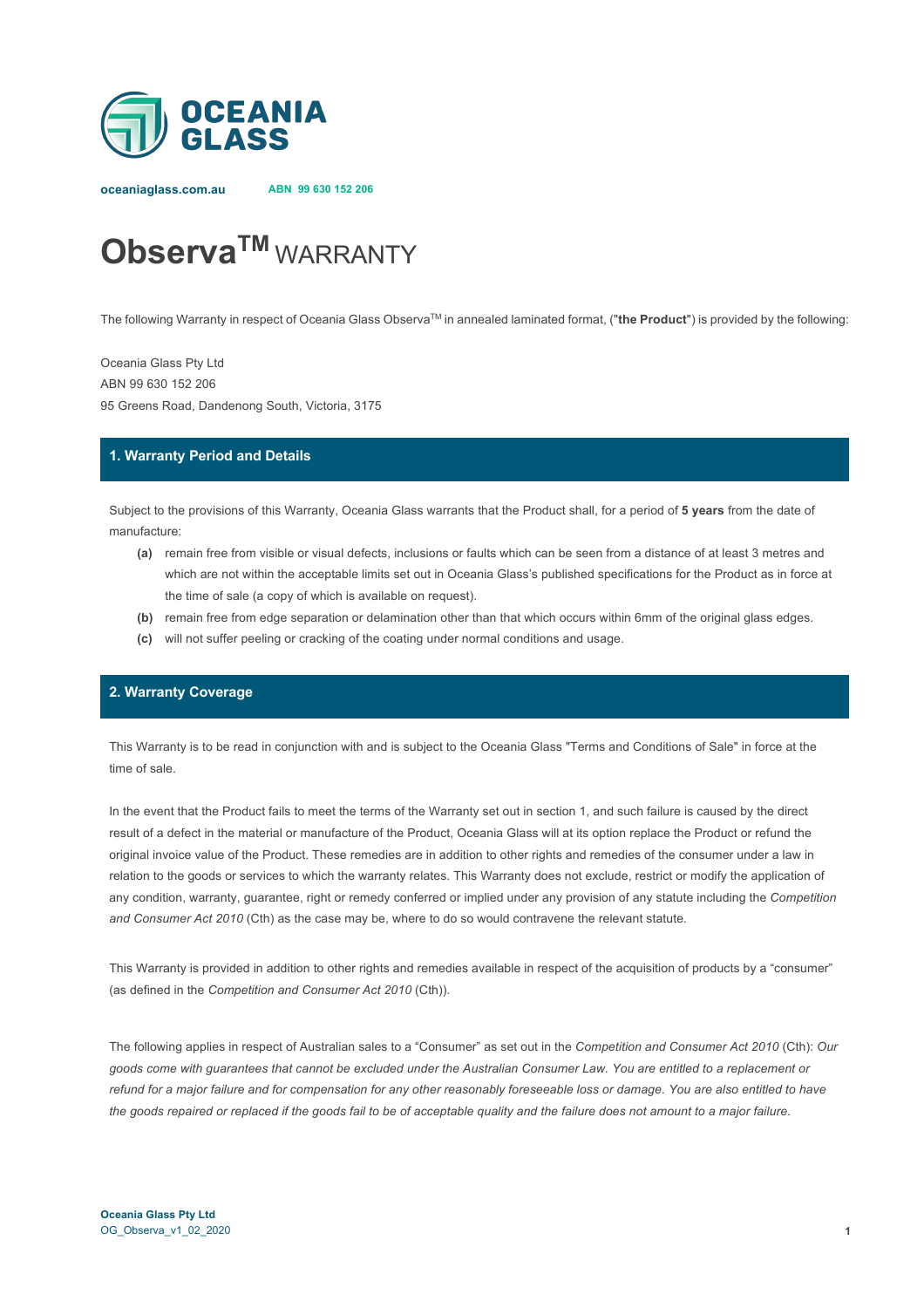

**oceaniaglass.com.au ABN 99 630 152 206**

# **3. Conditions**

The Warranty is further subject to the following conditions:

- **(a)** the Warranty applies only to the Product in the size, shape and form supplied by Oceania Glass to the Buyer. Any Product undergoing subsequent cutting, edge working, processing or any further alteration shall be excluded from this Warranty.
- **(b)** the Buyer acknowledges that the Product at the time of delivery was undamaged and free from any defects.
- **(c)** the Product is protected from contact with wet cement, hard foreign objects, metals and materials likely to cause abrasive damage.
- **(d)** the installation, cleaning and maintenance of the Product is entirely in accordance with Oceania Glass's recommendations as published in Oceania Glass's literature and any specific correspondence pertaining to this installation, and the glass components are not damaged in any way before or during installation.
- **(e)** the Product is installed in a manner that prevents prolonged contact with moisture at the glass edge.
- **(f)** the Product is not exposed to chemical fumes or gases other than those present in normal clean atmospheric air nor is subject to prolonged exposure to water or moisture, nor is exposed to radiation of any type other than normal sunlight.
- **(g)** the Product is not installed where temperatures greater than 70°C are likely to be experienced.
- **(h)** any sealant used in glazing is compatible with the laminated glass interlayer. Please consult with Oceania Glass for further details.

This Warranty does not apply where the Product has been used in any manner not in accordance with the conditions of this Warranty or the manufacturer's instructions, and will not cover any damage to a Product, or any other loss, which may be sustained as a result of the placement of any other materials on the Product by any party other than Oceania Glass or its authorized representative. This includes, but is not limited to, adhesive or security films, hydrophobic coatings, harsh or abrasive cleaners, paints, adhesives, marker pens, signage or advertising materials, or protective materials.

#### **4. Reporting and Verification of Product Failure**

Oceania Glass has the right to establish to its satisfaction that the Product defect or failure is in accordance with the above Warranty and that all of the above conditions have been met. Any failure of the Product shall be reported immediately to Oceania Glass. If failure of the Product is not notified to Oceania Glass within seven days of failure, the Buyer shall be deemed to have waived all rights under the Warranty (subject always to the full terms and conditions of sale).

Products must not be returned without the prior agreement of Oceania Glass. Oceania Glass may require the Product to be examined in situ to determine the cause of the failure.

All expenses of claiming in respect of this Warranty will be borne by the person making the claim. Oceania Glass may require documentation supporting the claim to be provided.

**For warranty claims or enquiries,** please contact Oceania Glass at 95 Greens Road, Dandenong South, Victoria 3175 or call **1800 810 403** or visit **www.oceaniaglass.com.au**